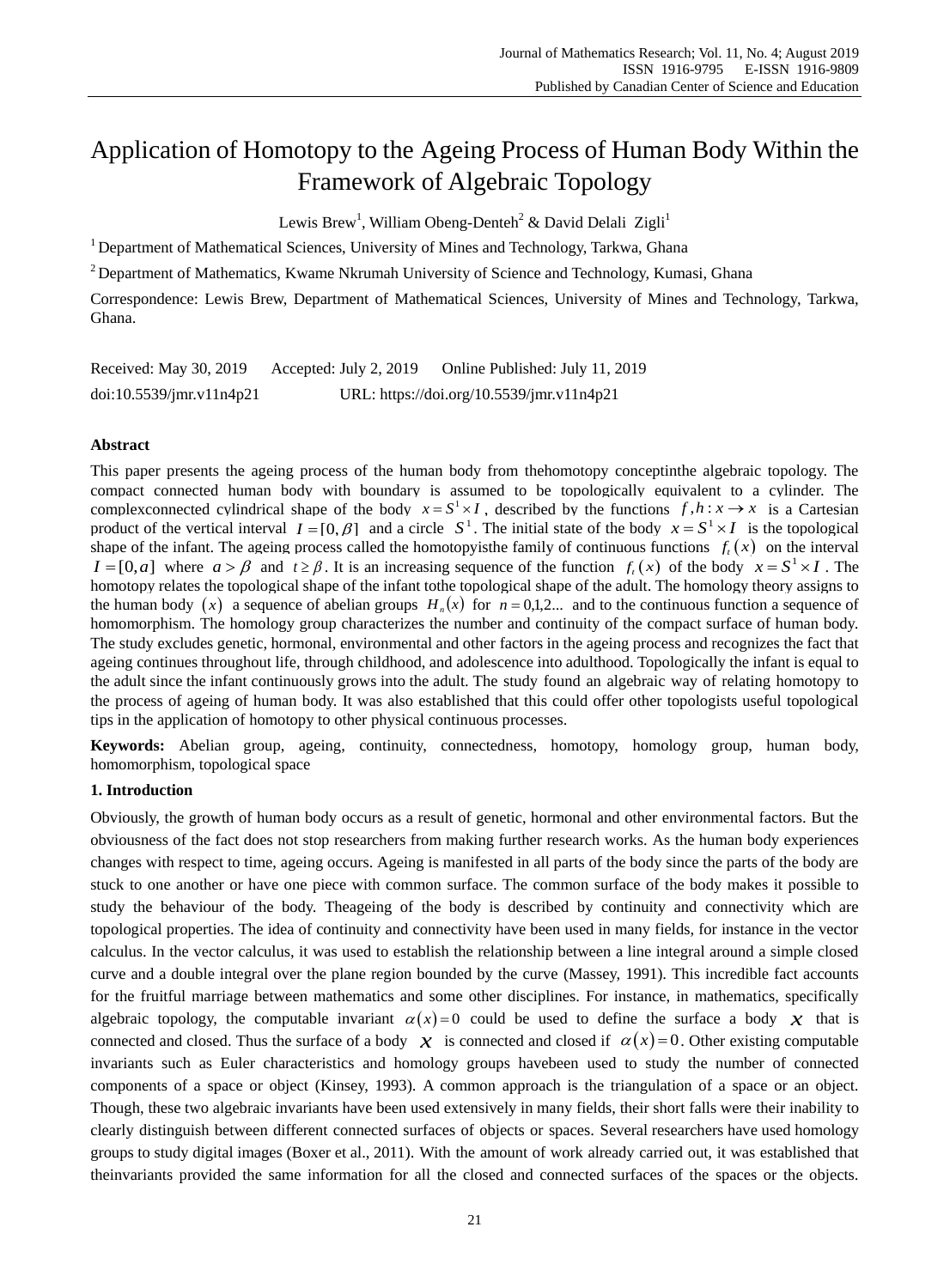Several attempts are still underway to improve and develop the invariants, thereby making the area an active area of research. A few of the developed invariants that reflect the connectivity properties of spaces or objects werederived from the topological chains (Grandyet al.*,* 2010). Furthermore, the complex spatial structure in the biological systems was also described by topological collections techniques (Giavittoet al., 2003). The Euler characteristics technique could successfully describe the connectivity of the space or objects. All these techniques in addition to other techniques have been employed in many different practical applications (Jafariet al*.,* 2007) but not much has been seen in the direction of the ageing process of the human body.Perhaps, many of the research works have not been focused in this direction. Little recognition has been given to the application of computable invariants to obtain information from the connected spaces or objects in the field of mathematics. In view of this, this paper introduces a topologicalcomputable invariant: the homotopy to describe the process of ageing of human body. Indeed, a research conducted by Issaka et al. (2016, 2017) on Fredholm integral equations using homotopy analysis showed how homotopy offers a variety of ways which can be applied to myriad of systems. Of course this study is abstract; therefore, the consideration of the genetic, hormonal, environmental and other factors in the growing process would be discarded. The ageing process is considered by choosing suitable values for the time parameters *t* of the function  $f_t(x)$ . The values of the parameters *t* and *x* in the function  $f_t(x)$  are adjusted to control the process of the ageing. If for  $t \in [0,1]$ , there is a homotopy  $f_t(x)$  from  $f(x)$  to  $g(x)$  such that  $f_0(x) = f(x)$  and  $f_1(x) = g(x)$  then the body is only one year old. Thus, if for  $t \in [a, n]$ where  $n > a$ , there is a continuous function  $f_t(x)$  called homotopy from one function  $f(x)$  to another function  $q(x)$ satisfying the condition  $f_a(x) = f(x)$  and  $f_n(x) = q(x)$  then the body is described as being *n* years old. Both the age and the topological shape of the body grow as the homotopy  $f_t(x)$  increases from  $f_a(x) = f(x)$  to  $f_n(x) = g(x)$  for the interval  $t \in [a, n]$ . It is observed that for the interval  $t \in [a, n]$ , the supremum  $f_n(x) = g(x)$  is the actual age of the body. The age increases along 1-dimension. In homology, it is 1-simplex or a line or a path. But the body  $x$  is a closed connected surface such that at each change in time variable, the age of the body  $x$  increases from one level to another. For instance if  $a = f_0(x) = f(x) \in x$  and  $c = f_1(x) = g(x) \in x$  then a and c are connected by a line or path  $f_t(x)$  given by a continuous map  $f:[0,1] \to x$  in  $x$ . For this study to be reliable and successful, the study adopted the definitions of continuity and connectivity from various sources.

#### **2. Main Concept**

## *2.1 Basic Definitions and Preliminary*

**Definition 1.** Let  $f: X \to Y$  be a mapping of one topological space into another. A real function  $f(x)$ ,  $x \ge 0$  is said to be continuous at the point  $x_0$  in x if for each neighbourhood*H* of  $f(x_0)$  there exists a neighbourhood*G* of  $x_0$ such that  $f(G) \subseteq H$  (Kinsey, 1993).

**Definition 2.** Let  $X \subseteq \mathbb{R}^n$  and  $Y \subseteq \mathbb{R}^m$ . A function  $f: X \to Y$  is continuous if whenever *y* is an open set in *Y*, then  $f^{-1}(y)$  is an open set in *X* (Simmons, 1963).

**Theorem 1.** Let  $X \subseteq \mathbb{R}^n$  and  $Y \subseteq \mathbb{R}^m$ . A function  $f: X \to Y$  is continuous at a point  $x \in X$  if and only if for any  $\varepsilon > 0$ , there exists a  $\delta > 0$ , such that whenever  $a \in X$  and  $||x-a|| < \delta$ , then  $||f(x)-f(a)|| < \varepsilon$  (Simmons, 1963).

In the metric spaces, if *X* and *Y* are the two metric spaces with the metrics  $d_1$  and  $d_2$  and *f* is a mapping of *X* into *Y* then:

**Definition 3.** The function f is continuous at the point  $x_0$  in X if for each  $\varepsilon > 0$  there exists  $\delta > 0$  such that  $d_1(x, x_0) < \delta \Rightarrow d_2(f(x), f(x_0)) < \varepsilon$  [6].

**Definition 4.** Let  $f: X \to Y$  be topological spaces and *f* and *g* continuous functions from *X* to *Y*. Then *f* is homotopic to *g* if there is a continuous family of continuous functions  $f_t: X \to Y$  for  $0 \le t \le 1$  satisfying:

- i.  $f_0 = f$
- ii.  $f_1 = g$

iii.  $f_t(x)$  is continuous both as a function of  $x \in X$  and as a function of  $t \in [0,1]$  (Kinsey, 1993).

**Definition 5.** For any topological space X, the abelian group D, and integer  $n \ge 0$ , there is sequence of abelian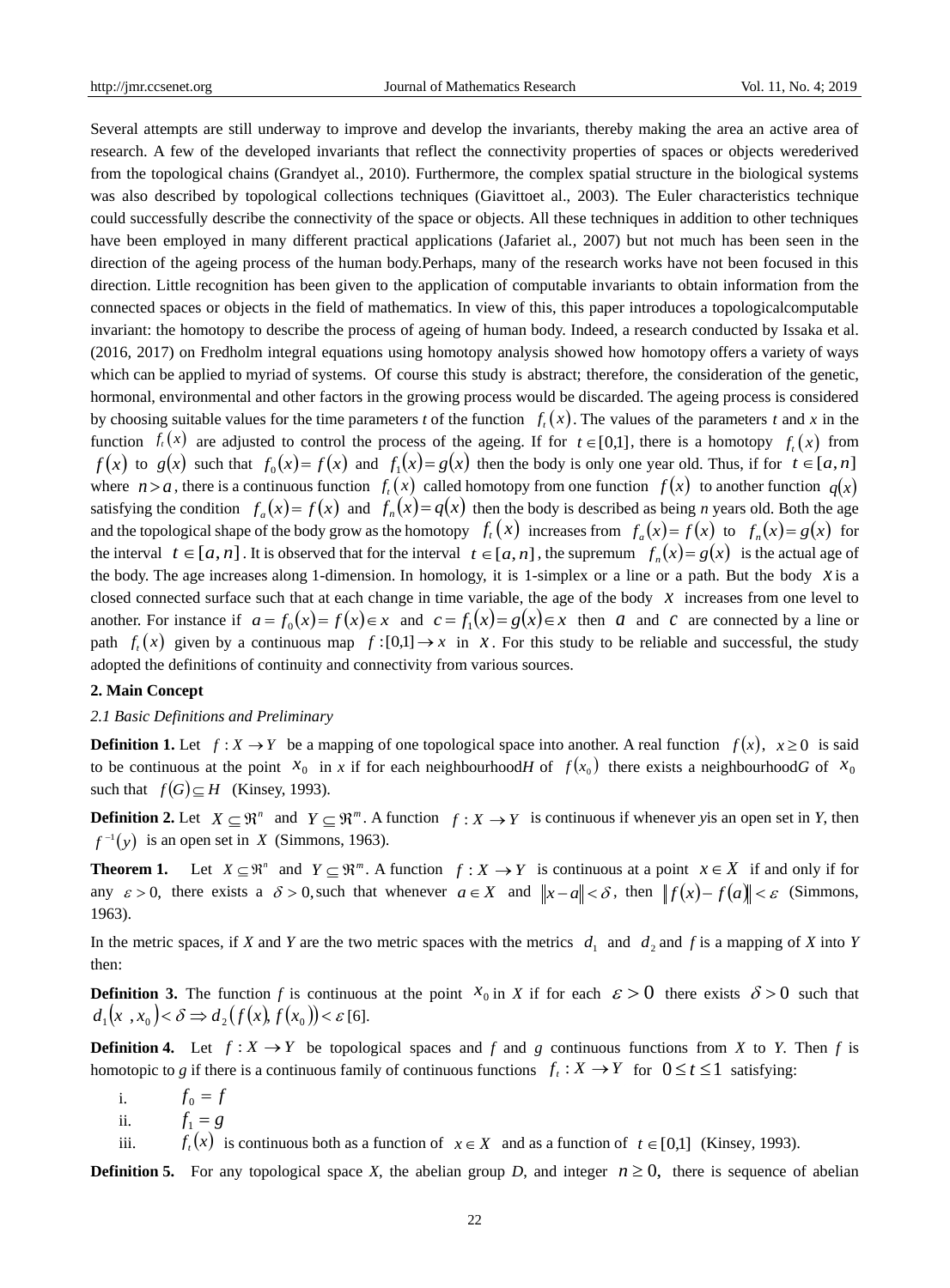groups  $H_n(X, D)$  for  $n = 0,1,2...$  (Kinsey, 1993).

**Lemma 1.** If *f* and *g* are homotopic, then  $H_n(f, D) = H_n(g, D)$  is the homotopic invariance. It follows that If *X* and *Y* are homotopy equivalent, then  $H_n(X, D)$  is isomorphic to  $H_n(Y, D)$  (Kinsey, 1993).

**Definition 6.** A topological space X is connected if it cannot be represented as union  $A \cup C$  of two nonempty set open sets *A* and *C* which have empty intersection  $A \cap C = \phi$  (Simmons, 1963).

**Lemma 2**. A 1-simplex or a line, a space *X* is path connected if any two points in *X* could be connected by 1-simplex or a line. For instance if  $a = f(0) \in X$  and  $c = f(1) \in X$  then a and c are connected by a line or path *f* given by a continuous map  $f:[0,1] \to X$  in a topological space *X* (Kinsey, 1993).

### **3. The Homotopy of the Ageing Process**

The study of topology relies on the intrinsic properties of the body. It is coordinate-free since it does not depend on the properties of the chosen coordinates of body. In the study the human body  $x$  is consideredin the topological space since our goal is to study the continuous function of the ageing process. The importance of it all is to construct the algebraic invariants such as homotopy that reflect the connectivity of the body. Consider the human body  $x = S^1 \times I$ and let  $x \in \mathcal{X}$  and  $t \in \mathcal{T}$  define the growth of the body and the age of the body respectively. Since the final age of the human body is not known let  $t = \infty$  represent the final age of the body such that  $t \in [\beta, \infty]$  denotes the age interval of the body from  $t = \beta$  to  $t = \infty$ . The time  $t = \infty$  is the age threshold value of the human body. The ageing process for all  $t \in T$  is the family or the sequence of the functions  $f_t(x)$  which occurs as  $f_t(x)$  approaches  $g(x)$ for all  $g(x) \in \infty$ . Suppose  $t \in [0, \infty]$  is the interval of the ageing body and  $f, g: x \to x$  are the two functions of the topological shape of the human body, then the shape of the wrinkled body  $\infty$  years old is given by the continuous map  $f_t(x)$  such that  $f_0(x) = f(x)$  and  $f_\infty(x) = g(x)$  as shown in Figure 1.



Figure 1. The shape of a wrinkled human body from  $f(x)$  to  $g(x)$ 

The closed connected human body  $x = S^1 \times I$  is defined by the functions  $f, h: x \to x$  on the interval  $I = [0, \beta]$ where f and h are homotopy equivalences. The interval  $I = [0, \beta]$  provides the initial age and height of the whole body  $x = S^1 \times I$ . The initial age of the body is  $\beta$  years for the time interval  $t = [0, \beta]$  since it satisfies the initial condition  $f_0(x) = f(x)$  and  $f_\beta(x) = h(x)$ . An increase in age occurs as the value  $\beta$  increases to the next level. This implies that for an increase in age of  $\pi$  from  $\beta$ , thus  $t \in [\beta, \pi]$  there is another function  $q(x)$  from  $h(x)$ defined by  $h, q: x \to x$  on the interval  $t = [\beta, \pi]$  such that the conditions  $f_\beta(x) = h(x)$  and  $f_\pi(x) = q(x)$  are satisfied for the homotopy  $f_t(x)$  from  $h(x)$  to  $q(x)$  as shown in Figure 2.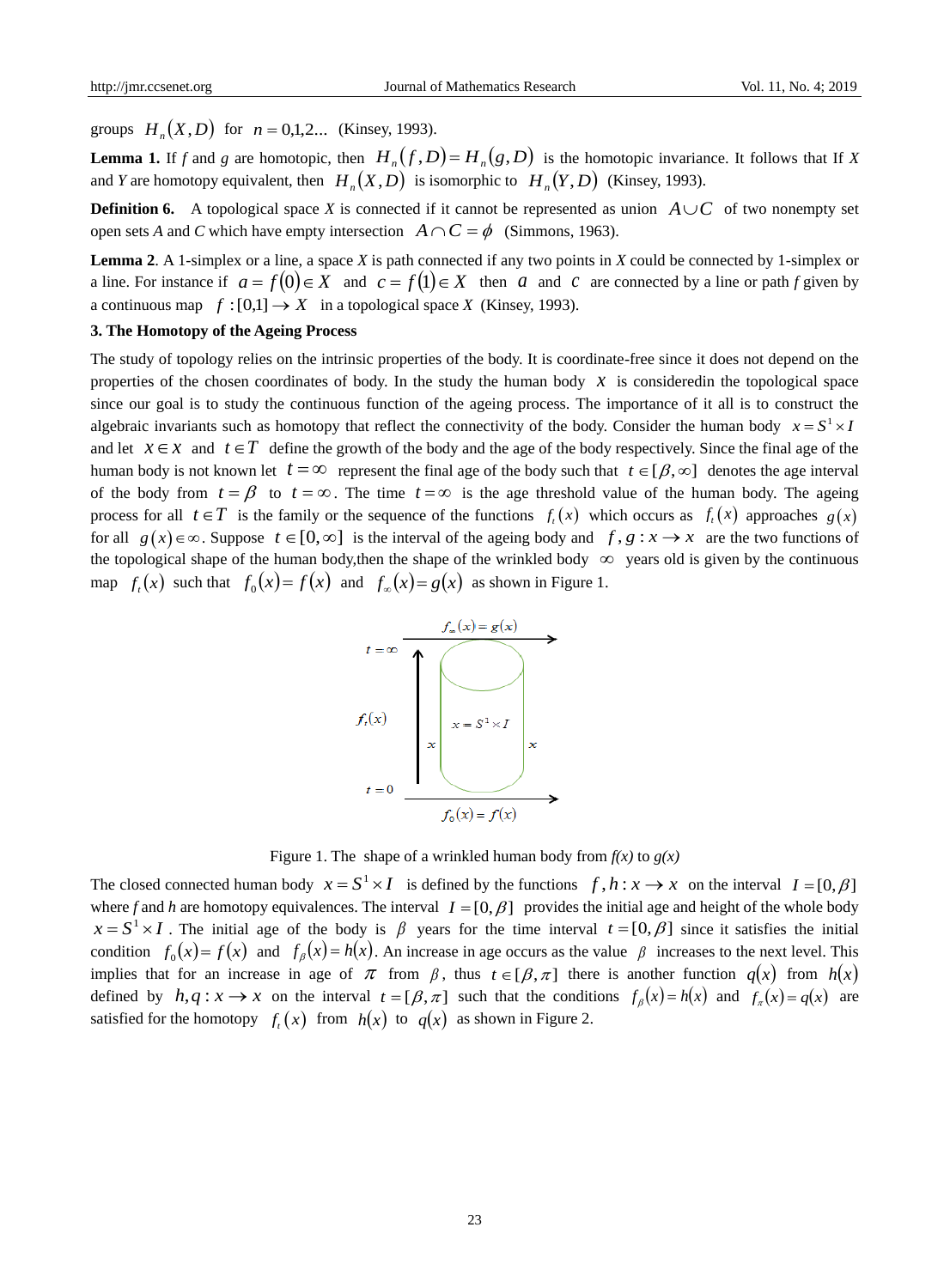

Figure 2. The shape of  $(\beta + \pi)$  years body from  $f(x)$  to  $q(x)$ 

Figure 2 shows the new age of  $(\beta + \pi)$  years of a new body shape. Suppose the functions  $f(x)$ ,  $h(x)$ ,  $q(x)$ ,  $k(x)$ and  $g(x)$  are continuous functions from  $x$  to  $x$  such that  $f(x)$  is homotopic to  $h(x)$ ,  $h(x)$  is homotopic to  $g(x)$ ,  $q(x)$  is homotopic to  $k(x)$  and  $k(x)$  is homotopic to  $g(x)$ . If there is homotopy  $f_i(x)$  for  $0 \le t \le \infty$  from  $f(x)$ to  $g(x)$  such that  $f_0(x) = f(x)$ ,  $f_1(x) = h(x)$ ,  $f_2(x) = g(x)$ ,  $f_3(x) = k(x)$  and  $f_{\infty}(x) = g(x)$  where the homotopy is continuous both as a function of  $x$  and as a function of  $t \in [0, \infty]$ . Then the body is ageing as illustrated in Figure 1.

**Proposition 1.** If  $f, q: x \to x$  and  $q, h: x \to x$  are two continuous functions of the body such that *f* is homotopic to *q* (*f* $\sim$ *q*) and *q* is homotopic to *h* (*q* $\sim$ *h*) then *q* $\circ$ *f* is homotopic to *h* $\circ$ *q*(*q* $\circ$ *f*  $\sim$  *h* $\circ$ *q*).

The homotopy  $f_t(x)$  provides information relating to the age of the body. Generally, for each value of  $t > 0$ , the body experiences increase in both the shape and age when the function  $f_{t=0}(x)$  is homotopic to  $f_{t>0}(x)$  as illustrated in Figure 2. The topological shapeof each change of the body is the same though; the homotopy  $f_t(x)$  changes from one level to another for the values of  $t \in [0, \infty]$  as shown in Figure 2. For instance in the second year, thus,  $0 \le t \le 2$ , if the homotopy  $f_i(x)$  is denoted by  $f_1(x)$  and  $f_2(x)$ , then there is an increase in the age of body from  $f_1(x)$  to  $f_2(x)$ .  $f_1(x)$  and  $f_2(x)$  are the homotopiesfor the functions  $f, h, q : x \rightarrow x$  in the interval [0, 2]. In a situation where the homotopy  $f_t(x)$  is identified with the relation  $f_t(x) = tx$ ,  $f_0(x) = 0x = 0$  represents the initial ageof the body. As the body grows, thus  $t = 1,2,3...$ ,  $f_1(x) = x$  represents the first age of the body,  $f_2(x) = 2x$  the second age which is twice the first age and  $f_3(x) = 3x$  the third age of the body. All these continuous functions show the various levels of growths and ages. The increasing sequence of the function  $f_t(x)$  of the body  $x = S^1 \times I$  provides the chains of the body. We recognized that the initial human body  $x = S^1 \times I$  is a 2-cell complex and that each subsequent growth produces 2-chain represented as  $C_2(x)$ . Thus, each increase in age produces an extra 2-chain complex. Which means the body produces several 2-chains as the age of the body continues to increase. Algebraically, the integer combination of all the 2-chains is denoted by  $C_2(x) = \lambda$  where  $\lambda$  is a positive integer. The 2-cell human body  $\chi$  is an enclosed body hence the kernel of the body which is the set of all the closed compact bodies is  $Z_2(x) = \lambda$ . However, the 2-cell human body is not bounded by any 3-cell complex which implies that the boundary of the 2-cell is zero. Thus  $B_2(x) = 0$ . Therefore, the computed 2-dimensional homology group is given as:

$$
H_2(x) = \frac{Z_2(x)}{B_2(x)} = \lambda
$$
\n(1)